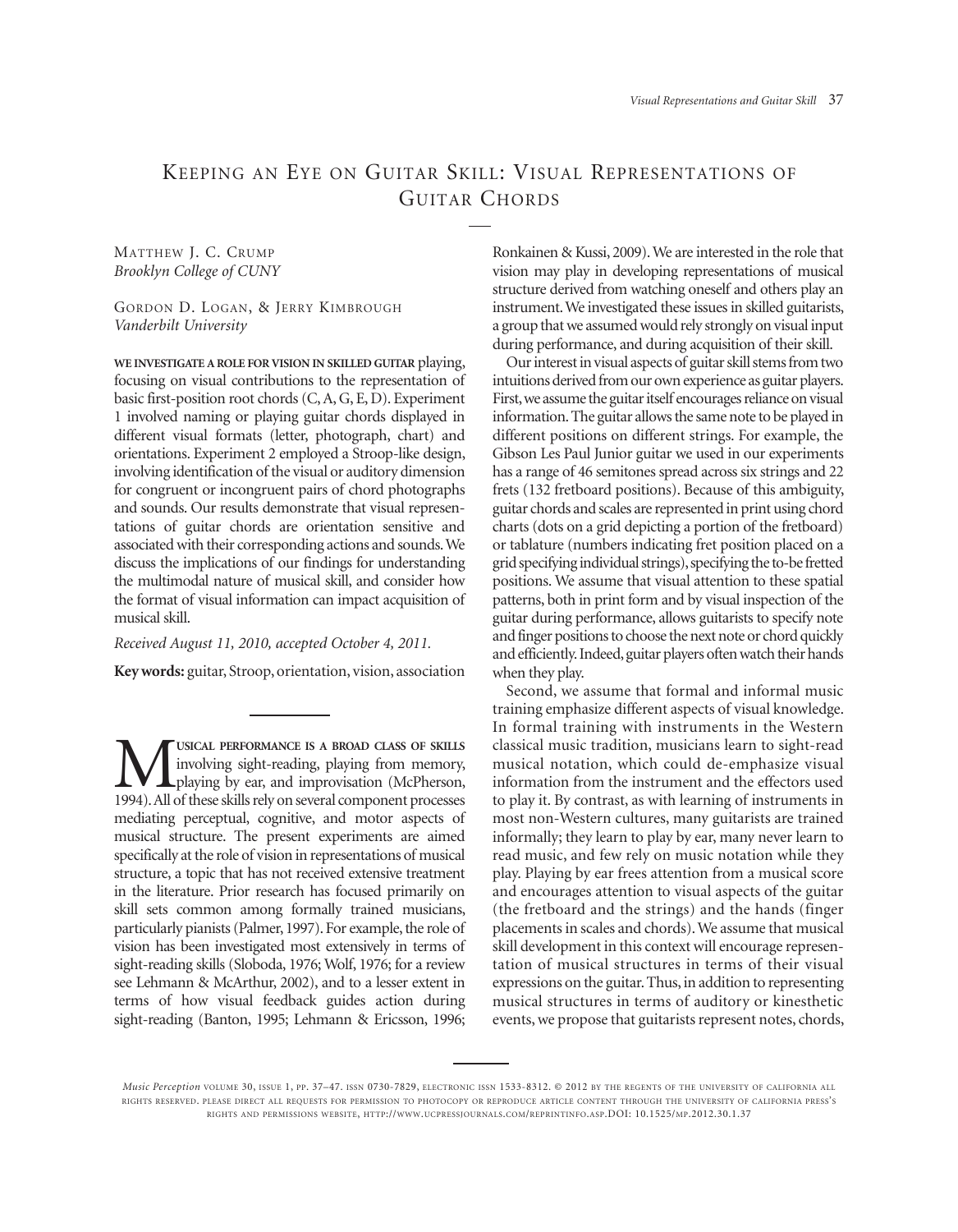scales, and musical phrases visually in formats obtained from watching themselves and others play the guitar.

We report two experiments that investigated the role of visual representations in skilled guitar playing, focusing on the identification and production of basic guitar chords. We had three major aims. First, we investigated whether guitarists develop visual representations of chords that depend on their guitar playing experience. Second, we investigated whether visual representations of chords are associated with actions to produce the chords. Third, we investigated whether visual representations of chords are associated with their corresponding sounds. We discuss the implications of our findings for understanding the multimodal nature of musical skill, and consider how the format of visual information can impact acquisition of musical skill.

### Experiment 1

Experiment 1 investigated whether guitarists develop visual representations of guitar chords that depend on their experience with the guitar. A second aim of Experiment 1 was to determine whether these visual representations are associated with the actions required to produce the chords.

A hallmark of visual expertise in general is the finding that visual stimuli are easier to identify in familiar than unfamiliar orientations (Yin, 1969). Rotation effects are ubiquitous across practiced visual skills from identifying

faces to cars (Diamond & Carey, 1986; Rossion & Gauthier, 2002), and offer a diagnostic tool for measuring the existence of experience-dependent visual representations. To address our first aim, we investigated whether guitar chord identification would be influenced by rotations applied to visual depictions of basic guitar chords (C, A, G, E, D, major chords played with some open string positions). Guitarists should identify chords faster in orientations they have more experience with than in orientations they have less experience with. Evidence of rotation effects in guitar chord identification would provide a first demonstration that guitarists acquire and utilize experience-dependent visual representations to recognize and produce chords.

We measured response time (RT) to vocally name the root of chords that were presented in one of three different visual forms: letter names denoting the root pitches of the chords, graphical chord charts, and photographs of a hand fingering chords on a fretboard (see Figure 1). Across trials, chord displays were presented in one of four rotations: 0°, 90°, 180°, or 270° clockwise. Letters are commonly viewed upright, so we expected faster RTs for 0° than the 90°, 180°, and 270° rotations. Chord charts are depicted with the guitar nut (a grooved strip holding the strings where the headstock is joined with the top of the fretboard) on top  $(0^{\circ})$ , and sometimes with the nut on the left (270°), so we expected faster RTs for 0° and 270° than the 90° and 180° rotations. Guitarists would be familiar with viewing finger



**FIGURE 1.** The left side shows visual formats (photograph, chart, letter) for each guitar chord (C, A, G, E, D) employed in Experiment 1. The photograph format was also employed for Stroop items in Experiment 2. The right side shows examples of the rotation manipulation (0°, 90°, 180°, 270°) for each display type. Displays framed by a dotted line represent rotations familiar to a guitarist, and unframed displays represent unfamiliar rotations.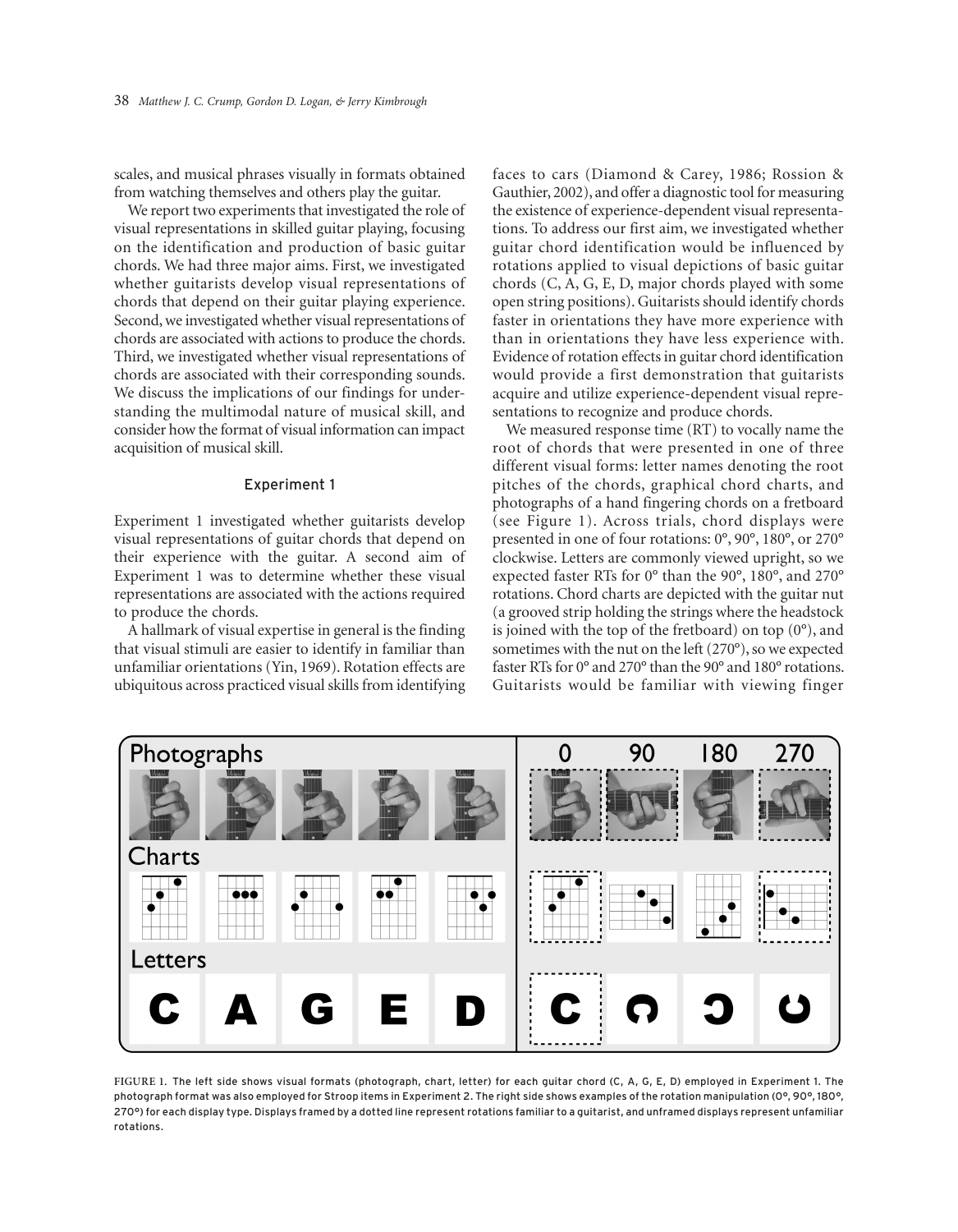placement on the neck at the 0°, 270° (most similar to watching yourself play guitar), and 90° (watching someone else play guitar) rotations, so identification RTs for photographs should be faster for 0°, 90°, and 270° than the 180° rotation. These predicted rotation effects would demonstrate that learning guitar produces experiencedependent visual representations for guitar chords.

Next, we aimed to investigate associations between visual representations and the motor actions required to play each chord on the guitar. We assessed visual-motor associations in a second phase instructing guitarists to identify chords by strumming them on a guitar. Comparing vocal RTs and guitar RTs offers insight into visual-motor associations. If there are no direct associations between visual representations and motor actions, then guitar RTs should measure the time required to name and then play a chord. Thus, guitar RTs should be longer than vocal RTs, which only involve naming time, for all target types (letters, charts, and photographs). However, if there are direct associations between visual representations and motor actions, then guitar RTs need not be longer than vocal RTs. Guitar RTs for letters may be longer than vocal RTs because subjects may name the letter and then play the named chord, but guitar RTs for charts and photographs may not be longer than vocal RTs because they may not require the intermediate step of naming the chord. However, we expected to find the same pattern of rotation effects as in the naming task.

#### Method

## **SUBJECTS**

Thirty experienced guitarists were recruited from the Nashville community. They had played for an average of 20.9 years (range: 5-53), had started playing at 13.8 years of age (range: 11-20), and had 3.4 years of formal training (range: 0.5-11). Twenty had training in music theory, 24 were able to read music, and 28 were able to read tabulature. When asked to play for a few minutes to demonstrate their skill, no subject used sheet music. Some played music from memory but most improvised. All subjects were paid 20 dollars per 1 hour of participation. They had normal or corrected-to normal vision and spoke English as a first language. All were right-handed and fingered the guitar with their left hand.

## Apparatus & Stimuli

The experiment was conducted on an Intel 2.4 GHz MacBook Pro attached to a 15" SVGA monitor. The experiment was controlled by MATLAB using Psychophysics toolbox (Brainard, 1997; Pelli, 1997). Vocal responses were collected using a SHURE SM58 microphone connected via an

ALESIS USB2 mixer fed into MATLAB. Guitar responses were collected from a Gibson Les Paul Junior electric guitar (graciously donated by Gibson Musical Instruments).

There were three chord display types (letter, chart, photograph). Each represented the open string (i.e., some strings not depressed), root positions for one of five major chords named by the letters: C, A, G, E, D. The letter displays were 6.5 cm x 6.5 cm displayed in Helvetica font. The charts depicted were 16.5 cm in height x 16.5 cm in width. The images depicted black lines indicating strings and frets (5 frets), with black dots indicating chord fingering. The letter and chord chart stimuli were presented on a white background square, 16.5 cm in height x 16 cm in width. The chord photograph displays were obtained by photographing the second author fingering each of the chords on the fretboard of a Gibson Les Paul Junior electric guitar. The digitized photographs were standardized to 16.5 cm x 16 cm square, and each photograph was cropped from the guitar nut down to just above the 5<sup>th</sup> fret on the fretboard. The width of the guitar neck in each photograph (as displayed on the computer screen) was 4.5 cm.

#### Design and Procedure

There were two identification tasks involving vocal (name aloud the chord) or guitar responses (play the chord). Task order was counterbalanced across subjects. Chord display types were presented intermixed and in random order, and with equal frequency in each of the four rotations (0°, 90°, 180°, 270° clockwise). Zero degrees refers to upright letters and to chord charts and photographs with the nut of the guitar in the top position (see Figure 1). Each task involved 60 letter, chord chart, and photograph trials, for a total of 180 trials per task, and 360 trials for the experiment.

Trials began with a fixation cross (500 ms), followed immediately by the chord display. Depending on the task, subjects named the chord aloud or strummed the chord on the guitar. Chord displays remained onscreen until a response was registered, whereupon it was replaced by a blank screen. No feedback was presented. The next trial began 500 ms after the response. RTs for each trial were measured using the Psychophysics Toolbox voice-key script. The voice-key was triggered by the microphone or the guitar input by sounds that exceeded a loudness threshold. The threshold was set high enough so as not respond to ambient background noise, but low enough to be highly sensitive to all voice and guitar responses.

### Results

For each subject, correct RTs in each condition were submitted to an outlier analysis (Van Selst & Jolicoeur,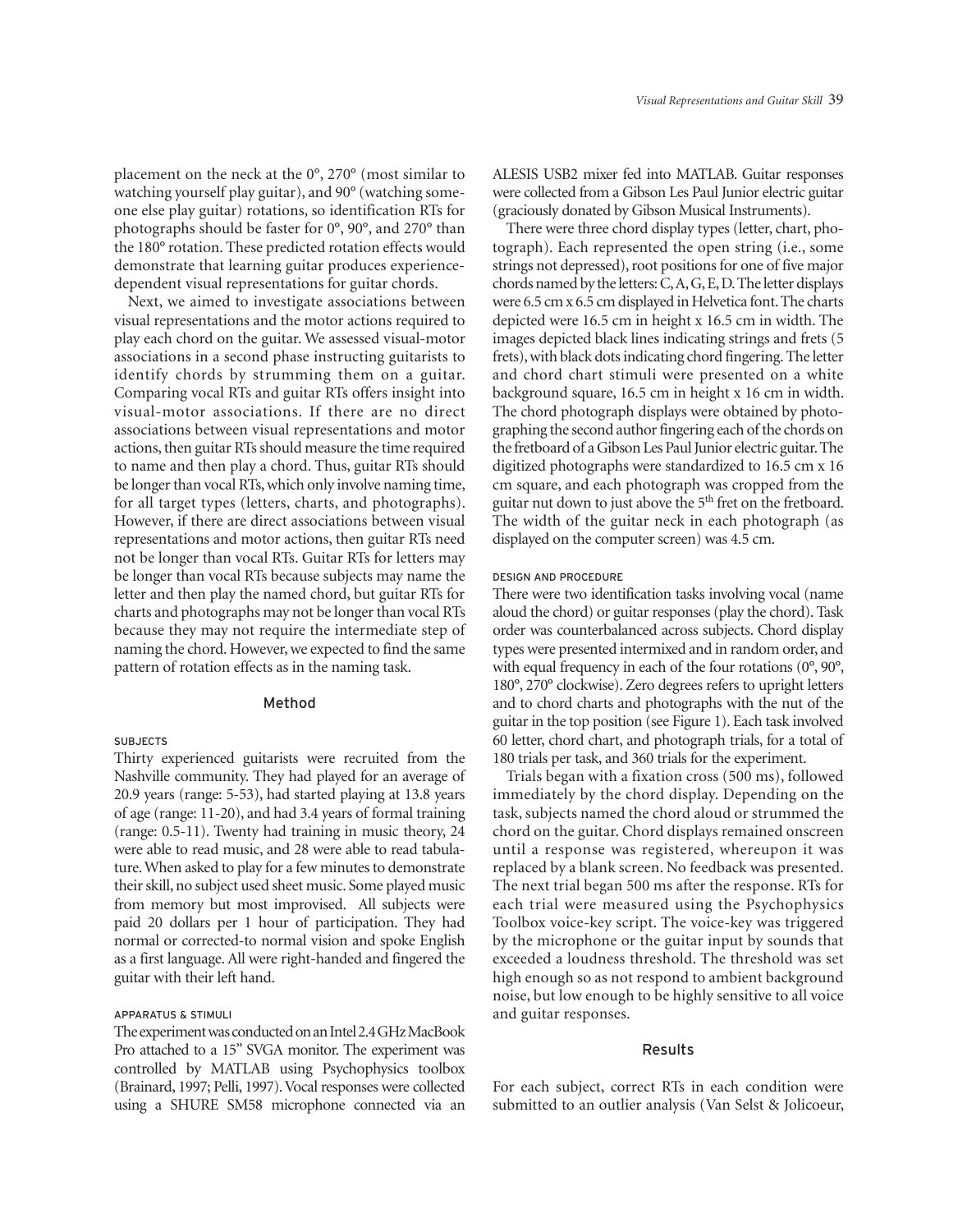1994), which trimmed an average of 3% of the observations in each condition. Vocal responses were analyzed for accuracy by hand. Guitar responses were analyzed for accuracy using MATLAB's fast Fourier transform function, which fed into a chord-classifying algorithm.<sup>1</sup> Mean RTs and error rates for each condition are displayed in Figure 2. Unless otherwise noted, an alpha criterion of .05 was adopted for all statistical tests.

The RT data were submitted to a 2 (response: vocal vs. guitar) x 3 (display type: letter, chart, photograph) x 4 (rotation: 0°, 90°, 180°, 270°) repeated measures analysis of variance (ANOVA). There was a main effect of response,  $F(1, 29) = 5.74$ ,  $MSE = 118766.00$ ,  $\eta^2_{p} = .17$ . Vocal RTs (708 ms) were shorter than guitar RTs (769 ms). There was a main effect of display type, *F*(2,

58) = 102.23, *MSE* = 26542.90,  $\eta^2 = 78$ . RTs were much shorter for letters (621 ms) than chord charts (765 ms), *F*(1, 29)=95.90, *MSE* = 26010.80,  $\eta^2$ <sub>*p*</sub> = .77, which were shorter than photographs (829 ms), *F*(1, 29)=45.97,  $MSE = 10453.40, \eta^2 = .61$ . This finding suggests that RT was influenced by the visual complexity of the images. Finally, there was a main effect of rotation  $F(3, 87) =$ 13.92, *MSE* = 7122.51,  $\eta^2$ <sub>*p*</sub> = .32. RTs in the 0° (715 ms) condition were shorter than RTs in the 90° (731 ms), 180° (771 ms), and 270° (737 ms) conditions, *F*(1, 29) = 55.36, *MSE* = 2301.40,  $\eta^2_{p}$  = .67. RTs for 90° and 270° were shorter than  $180^{\circ}$ ,  $F(1, 29) = 9.73$ ,  $MSE = 17135.20$ ,  $\eta^2$ <sup>*p*</sup> = .25, but were not significantly different from one another,  $F < 1$ . These main effects were further qualified by second order interactions, which allowed us to investigate the presence of guitar-specific visual representations, and their associations to motor actions.

Importantly, the display type by rotation interaction was significant,  $F(6, 174) = 7.40$ ,  $MSE = 4948.12$ ,  $\eta^2_{p} = .20$ . We predicted specific patterns of rotation effects for each display type based on guitarists' pre-experimental familiarity with display types in particular rotations. The normal viewing orientation for letters is upright, and indeed RTs were significantly shorter for the 0° (608 ms) than 90° (629 ms), 180° (622 ms), and 270° (625 ms) rotations,



**FIGURE 2.** Mean reaction times (ms, with standard errors) and error rates from 30 guitarists for each condition in Experiment 1. RTs for each response (vocal vs. guitar), stimulus (photograph, chart, letter), and orientation (0°, 90°, 180°, 270°) are presented as lines, with milliseconds on the left y-axis. Error rates are presented as bars, with error rate on the right y-axis.

<sup>1</sup> The chord-classifying algorithm used Matlab's Fast Fourier Transform routine to find the power spectrum of each recording. For each recording, the frequency values for the top 10 amplitudes in the power spectrum were calculated. Each frequency value was assigned its corresponding note name and for each recording whichever note name occurred most frequently among the 10 frequencies was chosen as the chorded response. Spoils occurred when the classifying process did not yield a clear winner (i.e., when there were at least two note names chosen as the chorded response). The average spoil rate was 11%, and these trials were omitted from the RT and error analysis.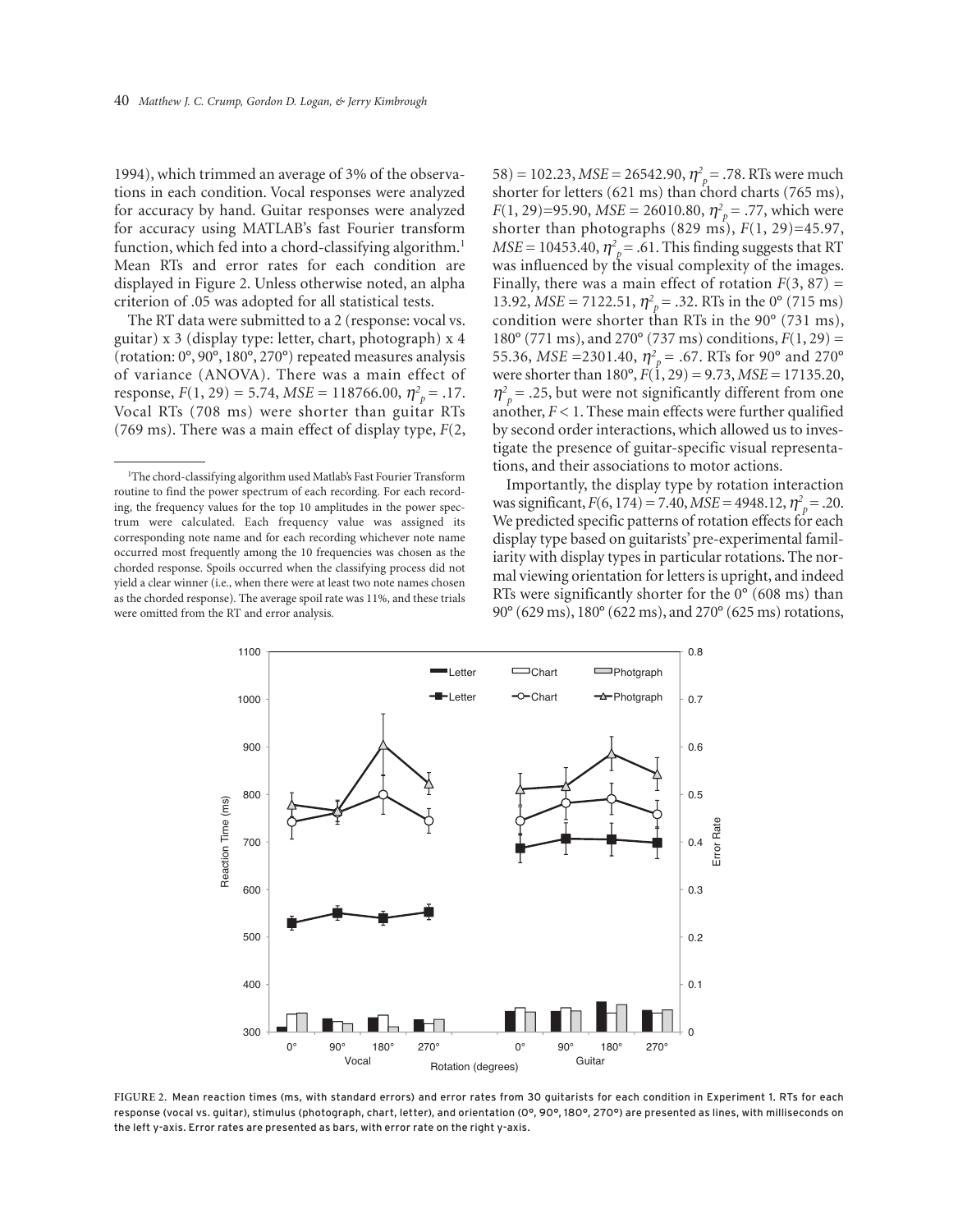$F(1, 29) = 13.72$ , *MSE* = 991.89,  $\eta^2 = 0.32$ . For chord charts we assumed that guitarists would be familiar with 0° and 270° rotations (standard chord-chart orientations). RTs for  $0^{\circ}$  (743 ms) and 270 $^{\circ}$  (751 ms) were not significantly different,  $F < 1$ , and were shorter than 90 $^{\circ}$  $(771 \text{ ms})$  and  $180^{\circ}$  (795 ms),  $F(1, 29) = 37.55$ ,  $MSE =$ 2075.93,  $\eta^2 = .57$ . For chord photographs we assumed that guitarists would be familiar with 0° and 270° rotations (most similar to first person viewpoints), and the 90° rotation (watching another guitarist finger chords). RTs for 0° (795 ms) and 90° (792 ms) were not significantly different, *F* < 1, and were shorter than RTs for 180°  $(895 \text{ ms})$  and  $270^{\circ}$  (833 ms),  $F(1, 29) = 18.16$ ,  $MSE =$ 16653.70,  $\eta^2$ <sub>p</sub> = .39. Finally, RTs for 270° were shorter than RTs for  $180^\circ$ ,  $F(1, 29) = 6.01$ ,  $MSE = 19366.00$ ,  $\eta_p^2$ = .17, suggesting that guitarists had learned visual representations of guitar chords played by themselves and by other guitarists. The findings demonstrate that guitar players develop orientation sensitive visual representations for different visual depictions of chords.

Our second aim was to assess evidence for visual-motor associations comparing vocal and guitar RTs across display types. Importantly, there was a significant response by display type interaction,  $F(2, 58) = 36.60$ ,  $MSE =$ 11118.80,  $\eta^2 = .56$ . Planned contrasts indicated that letter RTs were shorter for vocal (543 ms) than guitar (699 ms) responses,  $F(1, 29) = 25.34$ ,  $MSE = 57828.30$ ,  $\eta^2_p = .47$ ; this is a trivial effect, as people are well-practiced at naming letters. More important, chord chart RTs were not significantly different for vocal (762 ms) and guitar (769 ms) responses,  $F < 1$ ; and photograph RTs were not significantly different for vocal (818 ms) and guitar (839 ms) responses,  $F < 1$ . This demonstrates that an equivalent amount of time was needed to name or play chords presented in chart or photograph formats, and suggests that these visual representations are directly associated with motor actions required to produce the chords.

A corresponding repeated measures ANOVA was conducted on the error rates for each condition. The main effect of task was marginally significant,  $F(1, 29) =$ 3.95,  $MSE = 0.0225$ ,  $p < .06$ ,  $\eta^2_{p} = .12$ . Mean error rates were higher in the guitar (.05) than vocal (.03) response conditions. The remaining main effects and higher order interactions were not significant.

## Discussion

Experiment 1 establishes that guitarists have experiencedependent, orientation-specific visual representations of chords, and that these visual representations are associated with actions to produce each chord. The evidence for orientation specific visual representations of chords was particularly compelling, in that the pattern of rotation effects depended on pre-experimental familiarity with each display type. Specifically, RTs for the familiar viewing angles for chord charts (0° and 270°) were faster than RTs for unfamiliar angles, and RTs for the familiar viewing angles for chord photographs (0°, 90°, and 270°) were faster than RTs for unfamiliar angles. These rotation effects are expected given knowledge of the experience of guitarists. For letter and chord chart displays, we know that guitarists probably view letters in the upright position, and we can guess that chord charts are viewed in the 0° and 270° orientations by examining published chord charts, so we would expect faster RTs for these rotations than unfamiliar rotations. Most important were the rotation effects for chord photograph displays, which demonstrate that guitarists have experience viewing their own hands and other guitarists hands. We would not have predicted these effects by assuming that our guitarists were like classically trained musicians, who are trained to look at a musical score.

The second aim was to determine whether visual representations of chords are associated with motor actions. The response by display type interaction indicated that influences of perceptual and response complexity on RT were not additive. Letter RTs were shorter for vocal than guitar responses, but chart and photograph RTs were equivalent for vocal and guitar responses. Thus, RTs for vocal and guitar RTs were underadditive for chart and photograph displays, indicating these display types are independently associated with actions to name and play each chord. In support of this interpretation, recent studies investigating imitation learning of hand actions for guitar chords have shown that guitar chord photographs (similar to the photographs used in our study) activate the mirror neuron system that supports coding of finger positions for potential future action (Buccino et al., 2004), and that these neural substrates are utilized by guitarists when viewing and constructing a chord (Vogt et al., 2007). We would expect our photographs to activate similar brain regions, and it is interesting to speculate that chord charts – which convey finger position in a more abstract format – and letters – which produced the fastest guitar RTs, but conveyed no finger position information – also directly activate areas coding specification of actions. This suggestion fits with previous demonstrations in pianists that learning to read musical notation – which abstractly specifies finger-to-note mappings on the piano – activates motor-related cortical areas, both for explicit and implicit notation reading tasks (Stewart et al., 2003).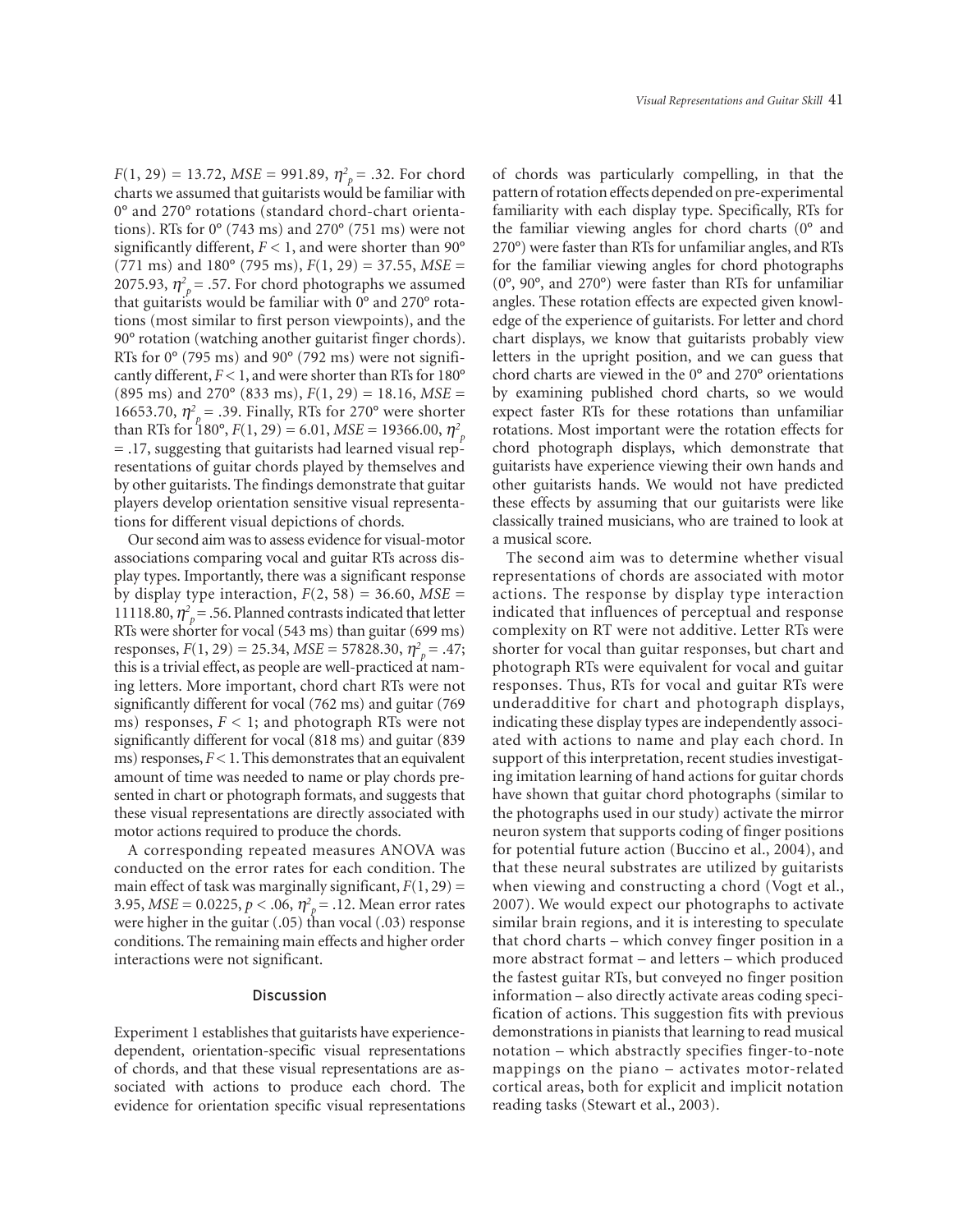# Experiment 2

The visual experience of watching oneself play a guitar chord is concurrent with the motor actions that execute the chord and the sonic consequences of the motor actions. The aim of Experiment 2 was to investigate whether visual representations of guitar chords are also associated with their auditory equivalents.

We employed a Stroop-like task (Stroop, 1935) to measure associations between photographs and sound of guitar chords. In a standard Stroop task subjects identify the ink-color of a color word. Reaction times are typically shorter for congruent (ink-color matches word) than incongruent (ink-color mismatches word) items, and this difference is termed the Stroop effect. Stroop effects are commonly used to investigate selective attention abilities, but can also index associations between target (e.g., color) and distractor (e.g., word) dimensions (MacLeod & Dunbar, 1988; Melara & Algom, 2003; Musen & Squire, 1993). Indeed, Stroop-like tasks have been investigated in pianists to tap learned associations between music notation and responses (Stewart, Walsh, & Frith, 2004; Zakay & Glicksohn, 1985), and between sounds and responses (Drost, Rieger, Brass, Gunter, & Prinz, 2005a, 2005b; Drost, Rieger, & Prinz, 2007).

We created congruent and incongruent chord photograph/sound pairs using the photographs from Experiment 1 and recordings of each chord being strummed. This created five congruent visual-audio items (same visual and auditory chord), and 20 incongruent visual-audio items (different visual and auditory chords).

We conducted separate visual and auditory chord identification versions of the task. The visual and auditory stimuli were presented simultaneously on each trial. The visual task involved naming the visual and ignoring the auditory version of the chord. The auditory task involved naming the auditory and ignoring the visual version of the chord. We tested both guitarists and nonguitarist musicians.

For guitarists, we expected that years of practice would produce strong associations between visual depictions of the chord fingerings on a fretboard and the corresponding sounds of each chord being strummed. If the Stroop task is sensitive to learned visual-audio associations for guitar chords, then we expected faster and more accurate identification for congruent than incongruent items. Moreover, if associations are bidirectional, we expected interference both from visual distractors on auditory identification and from auditory distractors on visual identification. For the nonguitarist musicians, we predicted no interference in either of the visual or auditory identification tasks, as these musicians would not

have learned associations between visual and auditory forms of guitar chords.

Nonguitarists were given a short training session familiarizing them with the appropriate S-R mappings. We expected that the auditory task would be especially demanding for both groups as it requires an absolute judgment; nevertheless, we expected that participants would be able to perform the task. Accuracy is good when absolute judgments of pitch are given to small set-sizes of unidimensional stimuli (Pollack, 1952), and accuracy is even better for multidimensional auditory stimuli (Pollack & Ficks, 1954). The auditory chords contained sounds from all six strings, and offered multiple dimensions of information for the absolute judgment. Finally, we presented the correct response as visual feedback following each trial for all conditions and groups to facilitate learning of the S-R mappings.

## Method

#### SUBJECTS

The 30 guitarists from Experiment 1 were tested. Nonguitarists were 30 experienced musicians from the Nashville community who reported no experience playing guitar. The nonguitarists had played for an average of 12.4 years (range: 4-22), had started playing at 8.2 years of age (range: 3-17), and had 8.3 years of formal training (range: 1-14). Twenty-eight reported the ability to read music notation. All subjects were paid 20 dollars per 1 hour of participation. All subjects had normal or corrected-to normal vision and spoke English as a first language.

#### Apparatus & Stimuli

The experiment was conducted on the same apparatus used in Experiment 1. Auditory stimuli were presented over Sennheiser headphones.

The visual stimuli were the photographs for five open string, root position guitar chords (C, A, G, E, and D major chords) in 0° orientation as employed in Experiment 1 (see Figure 1).

The auditory stimuli were recordings of each of the five guitar chords, obtained by recording the third author (a professional guitarist) strumming each chord (a single, downward strum from the low to high E string) on the Gibson Les Paul Junior depicted in the photographs. Recordings were cropped to 2000 ms and normalized for volume.

## Design and Procedure

The factorial combination of the five visual and audio chords into visual-audio pairs yielded five congruent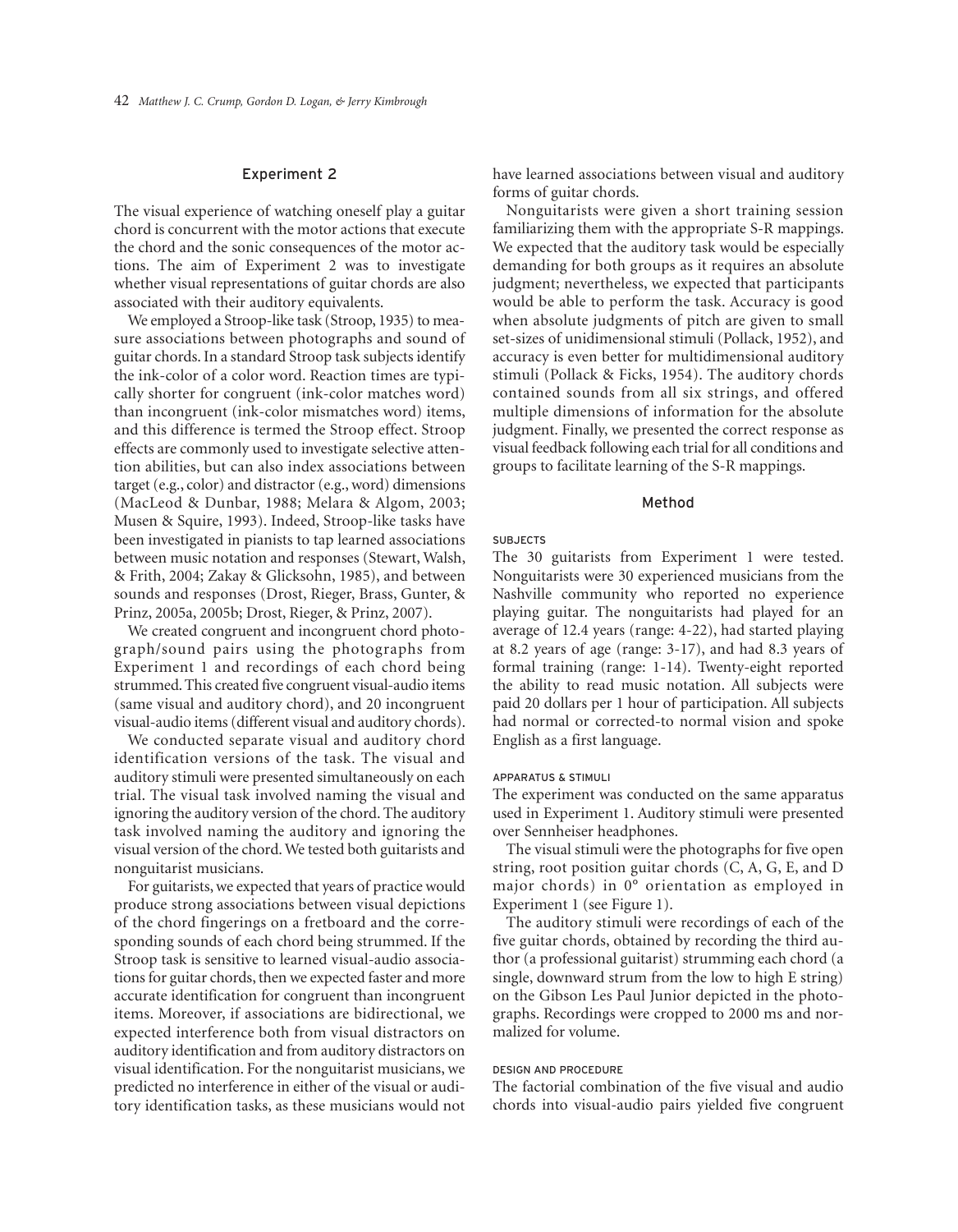pairs and 20 incongruent pairs. Each task involved 50% congruent pairs and 50% incongruent pairs. Each congruent pair was presented 16 times and each incongruent pair was presented 4 times, for a total of 160 trials. Trials were presented intermixed in a randomized order with no constraints.

Guitarists received 160 trials in the visual identification task and 160 trials in the auditory identification task, and did not receive pre-training. Nonguitarists received the same 160 trials in the visual and auditory identification tasks, but did receive pre-training. Pre-training involved 40 trials of identifying the five visual chords presented without audio, and 40 trials of identifying the five audio chords presented without the photographs, with visual feedback indicating the correct response. For both practice and experimental trials, the correct response was always given as visual feedback after each trial. The order of visual/audio pre-training was counterbalanced, as was the order of visual and auditory identification tasks.

Subjects were seated in front of the microphone approximately 57 cm from the computer monitor. Trials began with a central fixation cross (500 ms), immediately followed by a target item. Subjects were instructed to name the target as quickly and accurately as possible. Targets were removed following the onset of the vocal response, and feedback indicating the correct response was displayed on screen. For both tasks, subjects were instructed to keep their eyes on the screen.

#### Results

For each subject correct RTs in each condition were submitted to an outlier analysis (Van Selst & Jolicoeur, 1994), which trimmed an average of 3% of the observations in each condition. Vocal responses were analyzed by hand for accuracy. Mean RTs and error rates for guitarists and nonguitarists in each condition are displayed in Table 1.

The primary question of interest was whether visual and auditory identification judgments made by guitarists would produce Stroop-like effects. For guitarists, we submitted mean RTs to a 2 (Task: visual vs. audio identification) x 2 (Congruency: congruent vs. incongruent) repeated measures ANOVA. The main effect of task was significant,  $F(1, 29) = 65.35, MSE = 80766.50, \eta^2_p = .69$ . Visual RTs (907) ms) were faster than auditory RTs (1327 ms). The main effect of congruency was significant,  $F(1, 29) = 35.78$ ,  $MSE =$ 4684.88,  $\eta^2_{\ p}$  = .55, as was the task x congruency interaction,  $F(1, 29) = 11.99, MSE = 4677.40, \eta^2_p = .29.$  Separate oneway repeated measures ANOVAs for each task demonstrated Stroop-like effects for both visual and auditory tasks. Visual RTs were shorter for congruent (892 ms) than incongruent (923 ms) items,  $F(1, 29) = 28.43$ ,  $MSE = 523.92$ ,  $\eta^2 = .50$ . Similarly, auditory RTs were shorter for congruent (1267 ms) than incongruent (1386 ms) items, *F*(1, 29) = 23.62,  $MSE = 8838.35$ ,  $\eta^2$ <sub>p</sub> = .45. The task x congruency interaction indicates larger Stroop-like effects for auditory than visual tasks.

The second question of interest was whether Strooplike interference would be observed for the nonguitarists. For nonguitarists, mean RTs were submitted to the same repeated-measures ANOVA. The main effect of task was significant,  $F(1, 29) = 40.44$ ,  $MSE = 134477.00$ ,  $\eta^2_{\rho} = .58$ . Visual RTs (1427 ms) were shorter than auditory RTs (1853 ms). However, the main effect of congruency, *F* < 1, and the task x congruency interaction were not significant, *F* < 1. A separate mixed design ANOVA was conducted including guitarists vs. nonguitarists as a between-subjects factor. The critical group by congruency interaction was significant,  $F(1, 58) = 10.69$ ,  $MSE = 6760.37$ ,  $\eta^2$ <sub>*p*</sub> = .16, indicating that congruency effects for guitarists were indeed larger than the nonsignificant congruency effects for nonguitarists.

Error rates for both guitarists and controls were submitted to the same repeated measures ANOVAs. For guitarists,

**Table 1.** Mean Visual and Auditory Target Response Latencies (in Milliseconds, with Standard Errors in Parentheses, and Error Rates) for 30 Guitarists and 30 Controls in Experiment 2

|            | Target |           | Congruent (C) | Incongruent (I) | $Strong (I-C)$ |
|------------|--------|-----------|---------------|-----------------|----------------|
| Guitarists | Visual | RT        | 892 (58)      | 923 (58)        | 31(6)          |
|            |        | ER        | 0.02          | 0.02            |                |
|            | Audio  | <b>RT</b> | 1268(64)      | 1386 (67)       | 118 (24)       |
|            |        | ER        | 0.08          | 0.16            |                |
| Control    | Visual | <b>RT</b> | 1429 (56)     | 1426 (54)       | $-3(18)$       |
|            |        | ER        | 0.05          | 0.06            |                |
|            | Audio  | RT        | 1847 (60)     | 1860 (62)       | 13 (29)        |
|            |        | ER        | 0.31          | 0.35            |                |
|            |        |           |               |                 |                |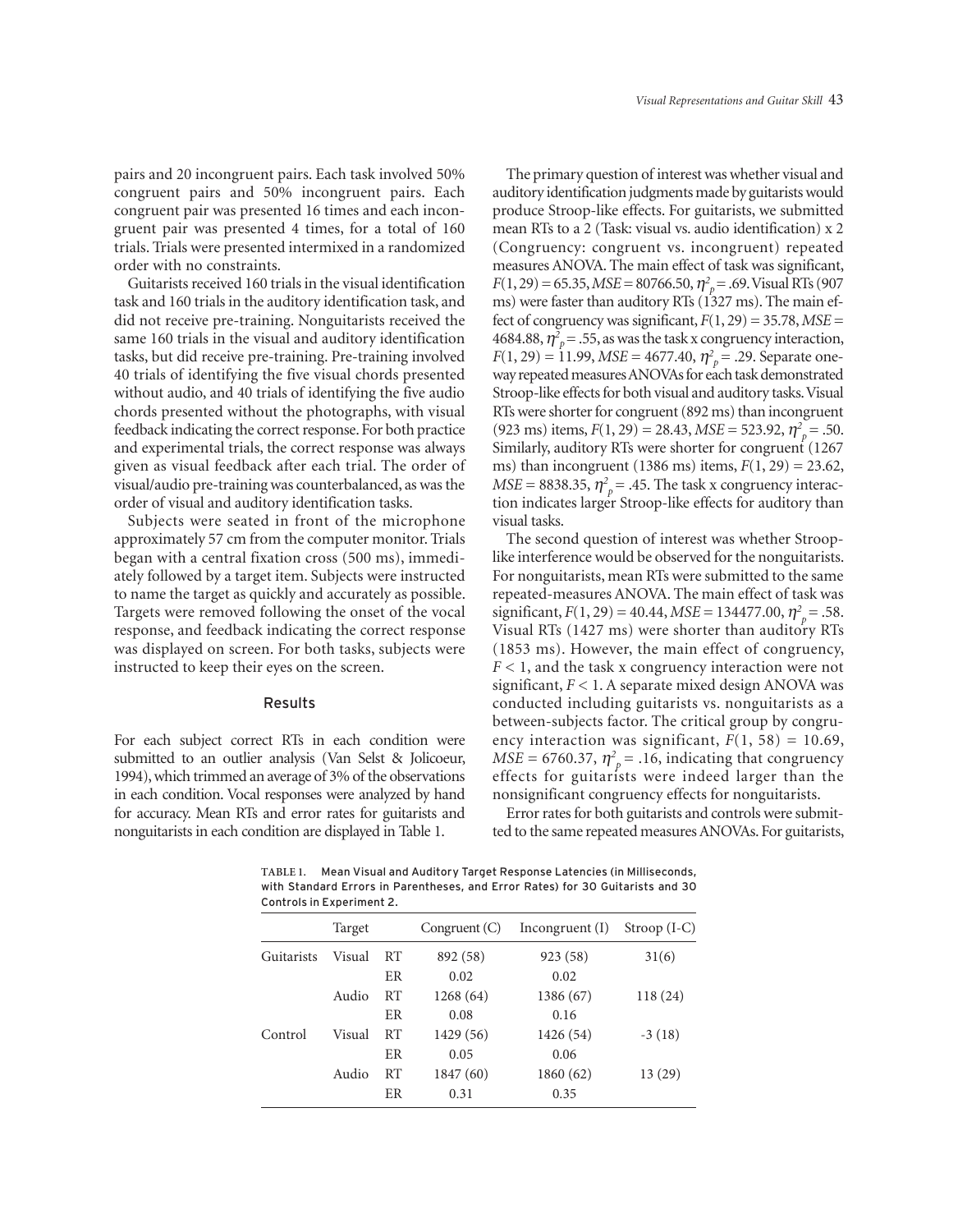the pattern of error rates resembled the pattern of RTs. The main effect of task was significant,  $F(1, 29) = 60.91$ ,  $MSE = 0.005$ ,  $\eta^2_{\rho} = .68$ ; auditory error rates (.12) were higher than visual error rates (.02). The main effect of congruency was significant,  $F(1, 29) = 41.83$ ,  $MSE = 0.002$ ,  $\eta^2$ <sub>*p*</sub> = .60; error rates for incongruent items (.09) were higher than for congruent items (.05). The task by congruency interaction was significant,  $F(1, 29) = 38.46$ ,  $MSE = 0.0013$ ,  $\eta^2$ <sub>*p*</sub> = .57. For the auditory task, error rates were higher for incongruent (.16) than for congruent (.08) items,  $F(1, 29) =$ 44.63, *MSE* = 0.0023,  $\eta^2$  = .61; however for the visual task, error rates for incongruent (.02) and congruent (.02) items were not significantly different, *F* < 1.

For the nonguitarists, the main effect of task was significant,  $F(1, 29) = 118.42$ ,  $MSE = 0.019$ ,  $\eta^2_{p} = .80$ ; auditory (.33) error rates were much higher than visual (.06) error rates. The main effect of congruency was significant,  $F(1, 29) = 6.88$ , *MSE* = 0.0025,  $\eta^2$ <sub>*p*</sub> = .19; error rates for incongruent items (.21) were higher than for congruent items (.18). Last, the task x congruency interaction was not  ${\rm significant}$ ,  $F(1, 29) = 1.72$ ,  $MSE = 0.0025$ ,  $p < .20$ ,  $\eta^2$ <sub>p</sub> = .06.

## Discussion

Experiment 2 demonstrates for the first time a Strooplike effect in the domain of skilled guitar playing. For skilled guitarists, but not the for the nonguitarists, visual identification speed was influenced by auditory chord distractors, and auditory identification speed was influenced by visual chord distractors. Furthermore, the Stroop-like effect in guitarists was asymmetrical, with larger interference from visual onto the auditory dimension than from auditory onto the visual dimension. Asymmetries in Stroop interference are common in other variants of the task (Melara & Algom, 2003) and suggest underlying differences in the salience of target and distractor dimensions. For guitar chords, it appears that visual information is dominant over auditory information. This is consistent with findings that both groups were faster and more accurate when identifying the visual version of chords.

The presence of Stroop-like interference for visual and auditory targets suggests that visual representations of chords establish associations with chord sounds and vice versa. However, the present data do not specify whether the Stroop-like effects are driven by direct stimulusstimulus associations or stimulus-response associations (Kornblum, Hasbroucq, & Osman, 1990). A stimulusstimulus account would assume that distracting visual or auditory information directly interferes with perceptual processing of the target. On this view, the Stroop-like effect may be similar to other multisensory interference effects like the McGurk effect, where perception of an auditory phoneme /ba/ is perceived as /da/ when a viewer is simultaneously presented with a movie depicting a speaker pronouncing the phoneme /ga/ (McGurk & MacDonald, 1976). On the other hand, a stimulusresponse account would not assume that distracting visual information directly interfered with auditory perception; instead visual information may have retrieved irrelevant response information that interfered with auditory identification at a response level. Although the present data do not rule out a stimulus-response account, we note that Experiment 1 demonstrated direct visual-action associations for chords, which at least establishes the possibility that the Stroop-like effects in Experiment 2 were driven by direct visual-auditory associations.

It is interesting that accuracy was higher for visual than audio chords in both guitarists and nonguitarists. We assume that visual chords are easier to identify than auditory chords because visual information affords fixed points of reference that allow people to identify a stimulus in an absolute fashion; whereas, without absolute pitch abilities, people are poor at identifying the pitch of isolated sounds, and instead use relative pitch to make their judgments. The visual advantage underscores the importance of visual representations in developing guitar skill: It is easier to classify the appearance of a chord than the sound of a chord even in novices, so guitarists may come to rely on visual representations as they develop skill, particularly when they learn from watching other guitarists play.

Given that auditory pitch identification is difficult without absolute pitch ability, it is perhaps surprising that our guitarists and nonguitarists (both of whom we assumed did not have absolute pitch) were able to accurately identify the auditory chords at above chance levels. Guitarists were more accurate than nonguitarists at auditory identification, and we assume this difference reflects the guitarists' experience with hearing and playing these particular chords. Our nonguitarists were also musicians, and their music training may partly explain their above chance performance. However, we do not assume that absolute pitch was necessary for accurate auditory identification. First, it is well known that people in general can identify absolute pitch for a small set-size of alternatives, as was the case in our experiment (Pollack, 1952); and, accuracy is better for absolute judgments of multidimensional auditory stimuli (Pollack & Ficks, 1954), and our guitar chords were multidimensional. As well, the correct answer was presented as visual feedback after each trial, and we assumed that subjects would learn diagnostic features of the chords as they progressed through the experiment. For these reasons we expected above chance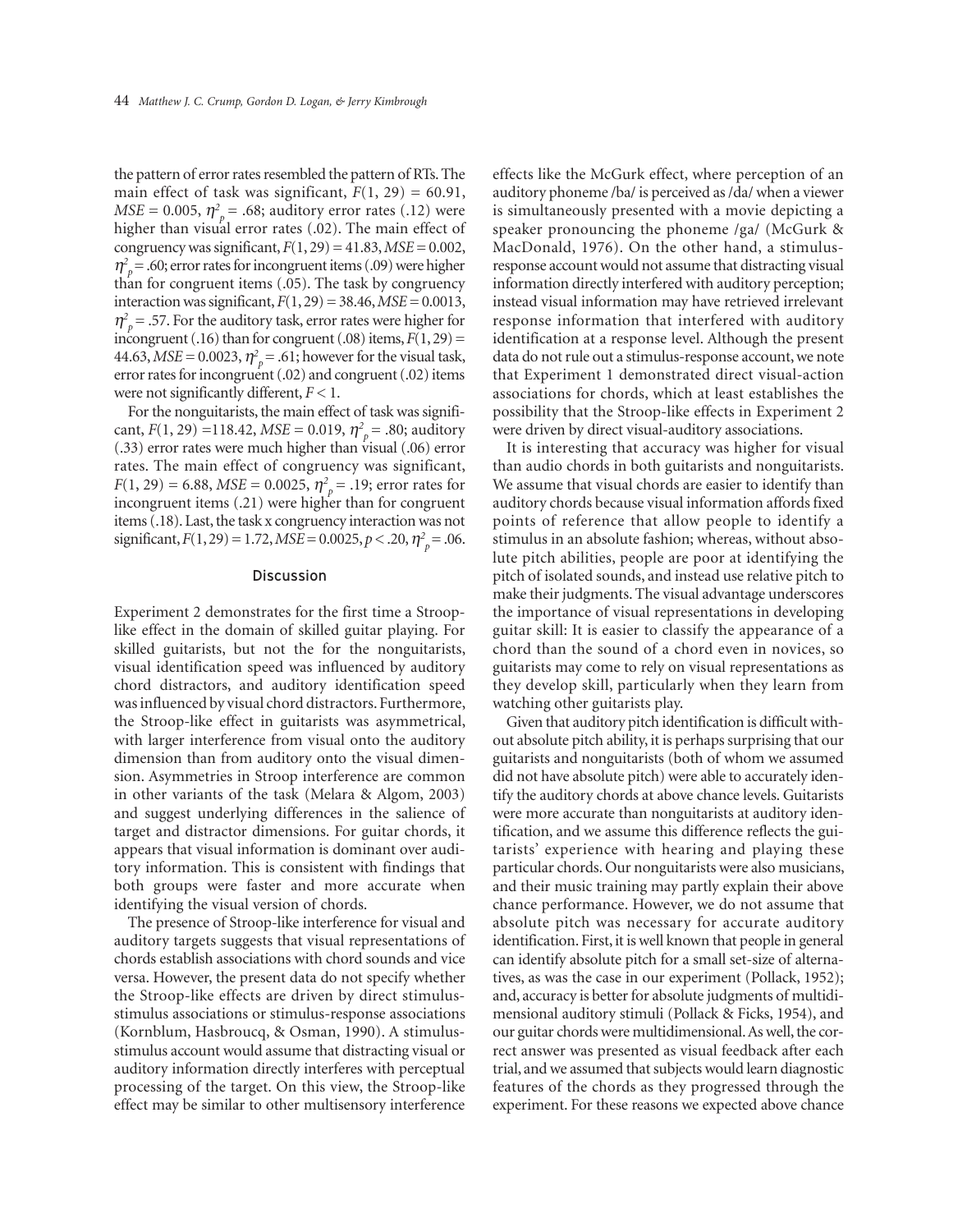performance in the auditory identification task. The specific auditory cues used by subjects to make their judgments remain unclear. It is possible that they were sensitive to average differences in pitch from all of the strings, and it is also possible that particular chords were judged by specific diagnostic features. For example, the G chord involves a G note on the  $3<sup>rd</sup>$  fret of the high E string (the highest pitch of all the chords), and the E chord involves an E note from the low open E string (the lowest pitch of all the chords).

Finally, it is interesting that nonguitarists demonstrated a small but reliable Stroop-like effect in accuracy. We assume that this Stroop-like effect was not driven by the pre-existing visual and auditory associations that drive the effect in guitarists, but instead assume that the Stroop-like effect in nonguitarists reflects visual and auditory associations that developed over the course of the experimental session. Our design involved 25 visual-auditory items with five congruent and 20 incongruent items. Congruent items were presented more frequently than incongruent items to ensure a balance of 50% congruent and incongruent trials. We suggest that the Stroop-like effect for nonguitarists stems from an item-specific learning process sensitive to differences in frequency between congruent and incongruent items (Logan, 1988; Schmidt, 2007) that improved performance for the high frequency congruent items over the low frequency incongruent items, and that the performance improvement was reflected in accuracy rather than RT.

### General Discussion

The results of two experiments provide novel evidence that guitarists represent chords in a multimodal fashion incorporating visual, auditory, and kinesthetic representations. Experiment 1 demonstrated that visual representations of guitar chords are orientation specific and directly associated with their corresponding motor actions. Experiment 2 demonstrated that visual representations of guitar chords have bidirectional associations with their corresponding auditory sounds.

Although we argue that guitarists rely on vision partly for reasons specific to the instrument and the more informal nature of their training experience, we do not claim that reliance on visual cues is unique to guitar skill. Indeed, determining the role of vision across different instrumentalists is an interesting avenue for further research.

Musical skill in general is multimodal in nature, and the notion that musicians develop crossmodal associations throughout acquisition of musical skill has been a topic of recent interest (Drost et al., 2005a, 2005b, 2007). For example, the ideomotor hypothesis

assumes that perception and action information are integrated together in units referred to as event files (Hommel, 1998). In a musical context, the ideomotor hypothesis predicts that repeated experience with particular actions (e.g., playing a C chord) and their consequent effects (e.g., a C chord is sounded) will lead to the formation of action-effect associations that are bidirectional in nature. For example, in experiments similar to our own, Drost et al. (2005a) demonstrated that skilled pianists develop bidirectional associations between chord actions and chord sounds. Our present findings, which demonstrate visual-motor and bidirectional visual-auditory associations, fit within the view that associative learning promotes integration of information across modalities in musical skill.

On the one hand, our evidence for visual-motor and visual-auditory associations could reflect a passive automatic learning process. On this view, repeatedly watching oneself play an instrument would cause associations to form between visual, audio, and kinesthetic aspects of chord production. These associations would develop automatically as a consequence of viewing the actions, even if guitarists do not actively rely upon them during performance. On the other hand, bidirectional auditory-action or visualaction associations may play a more central role in planning and guiding actions during performance. For example, Drost et al. (2005a) suggested that pianists use bidirectional associations between actions and sounds to prepare upcoming actions by mentally imaging upcoming auditory events. Similarly, violinists apparently make use of bidirectional visual-action associations when judging the visual onset of another violinist initiating their performance, and perhaps rely on these associations to facilitate synchronization when playing with others (Wöllner & Cañal-Bruland, 2010). Similarly, we suggest that guitarists may prepare for upcoming actions by relying on visual simulations of the actions required to produce the desired auditory effects.

It is worth considering the role of visual information in acquiring musical skill. Experiment 1 showed that visual format influences identification and production of guitar chords (e.g., letter RTs < chart RTs < photograph RTs). This result could easily be attributed to differences in visual complexity between the display types. At the same time, each display may offer particular affordances, especially for the novice guitarist. For example, the photographs depict how the fingers should be arranged to produce a chord on a fretboard. These displays are known to activate the mirror neuron system (Buccino et al., 2004; Vogt et al.,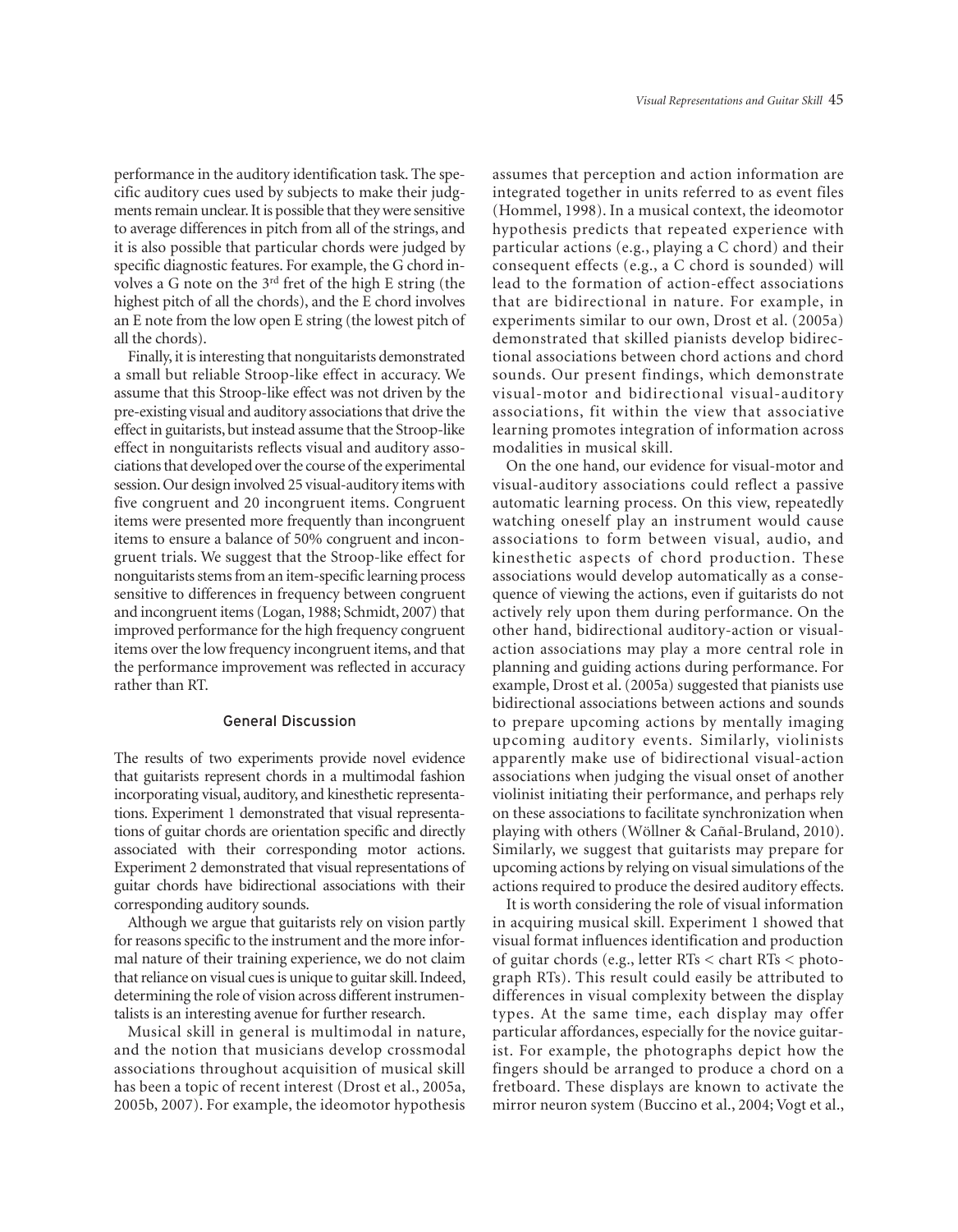2007), potentially facilitating the transformation of the visual display into desired finger placements. Brain regions involved in action imitation are important because they allow one to specify some details of potential actions through observation. We suggest that learning musical sequences by observing another guitarist, either in real life or in video format, would allow the neural substrates involved in action imitation to be activated, and possibly facilitate acquisition of the musical sequence. Indeed it would be interesting to compare musical sequence learning between visual formats that activate the mirror neuron system (e.g., watching another guitarist), and those that do not (e.g., musical notation or tablature).

We assume that guitarists actively rely on visual information, but we must be cautious in generalizing our findings to the context of playing music on the guitar. Both Experiments 1 and 2 employed a choice RT procedure, which requires a response as quickly as possible after target onset. Playing music requires serially ordering responses at particular moments in time. These different requirements restrict our ability to generalize from our current findings to a normal performance

context. Indeed, a topic for future research is to better understand how visual representations contribute to performance of more complex chord forms and sequences of notes and chords. We expect that visual information can provide feedback for corrective action, aid recognition of chord and note sequences played by other guitarists, and deliver important cues for synchronization while playing with other musicians.

## Author Note

We would like to thank Bruno H. Repp and two anonymous reviewers for their insightful comments on previous version of this manuscript. We are grateful to Gibson Musical Instruments for donating the guitars used in the current research.

*Correspondence concerning this article should be addressed to* M. J. C. Crump (e-mail: [mcrump@brooklyn.](mailto:mcrump@brooklyn.cuny.edu) [cuny.edu\)](mailto:mcrump@brooklyn.cuny.edu), Department of Psychology, Brooklyn College of CUNY, 2900 Bedford Avenue, Brooklyn, NY, 11210, or G. D. Logan (e-mail: [gordon.logan@vanderbilt.edu\)](mailto:gordon.logan@vanderbilt.edu), Department of Psychology, Vanderbilt University, Wilson Hall, 111 21st Avenue South, Nashville, TN, 37203.

# References

- BANTON, L. J. (1995). The role of visual and auditory feedback during the sight-reading of music. *Psychology of Music, 23,* 3–16.
- Brainard, D. H. (1997). The Psychophysics Toolbox. *Spatial Vision, 10,* 433–436.
- Buccino, G., Vogt, S., Ritzl, A., Fink, G. R., Zilles, K., FREUND, H. J., & RIZZOLATTI, G. (2004). Neural circuits underlying imitation learning of hand actions: An event-related fMRI study. *Journal of Cognitive Neuroscience, 16,* 114–126.
- DIAMOND, R., & CAREY, S. (1986). Why faces are and are not special: An effect of expertise. *Journal of Experimental Psychology: General, 115,* 107–117.
- Drost, U. C., Rieger, M., Brass, M., Gunter, T. C., & Prinz, W. (2005a). Action-effect coupling in pianists. *Psychological Research, 69,* 233–241.
- Drost, U. C., Rieger, M., Brass, M., Gunter, T. C., & Prinz, W. (2005b). When hearing turns into playing: Movement induction by auditory stimuli in pianists. *The Quarterly Journal of Experimental Psychology, 58A,* 1376–1389.
- Drost, U. C., Rieger, M., & Prinz, W. (2007). Instrument specificity in experienced musicians. *The Quarterly Journal of Experimental Psychology, 60,* 527–533.
- Hommel, B. (1998). Event files: Evidence for automatic integration of stimulus-response episodes. *Visual Cognition, 5,* 183–216.
- Kornblum, S., Hasbroucq, T., & Osman, A. (1990). Dimensional overlap: Cognitive basis for stimulus-response compatibility– A model and taxonomy. *Psychological Review, 97,* 253–270.
- Lehmann, A. C., & Ericsson, K. A. (1996). Performance without preparation: Structure and acquisition of expert sight-reading and accompanying performance. *Psychomusicology, 15,* 1–29.
- Lehmann, A. C., & McArthur, V. (2002). Sight-reading. In R. Parncutt & G. E. McPherson (Eds.), *The science and psychology of music performance: Creative strategies for teaching and learning* (pp. 135–150). New York: Oxford University Press.

Logan, G. D. (1988). Toward an instance theory of automatization. *Psychological Review, 95,* 492–527.

- MacLeod, C., & Dunbar, K. (1988). Training and Stroop-like interference: Evidence for a continuum of automaticity. *Journal of Experimental Psychology: Learning, Memory, and Cognition, 14,* 126–135.
- Melara, R. D., & Algom, D. (2003). Driven by information: A tectonic theory of Stroop effects. *Psychological Review, 110,*  422–471.
- McGurk, H., & MacDonald, J. (1976). Hearing lips and seeing voices. *Nature, 264,* 746–748.
- McPherson, G. E. (1994). Factors and abilities influencing sightreading skill in music. *Journal of Research in Music Education, 42,* 217–231.
- Musen, G., & Squire, L. R. (1993). Implicit learning of color-word associations using a Stroop paradigm. *Journal of Experimental*  Psychology: Learning, Memory, and Cognition, 19, 789-798.
- Palmer, C. (1997). Music performance. *Annual Review of Psychology, 48*, 115–138.